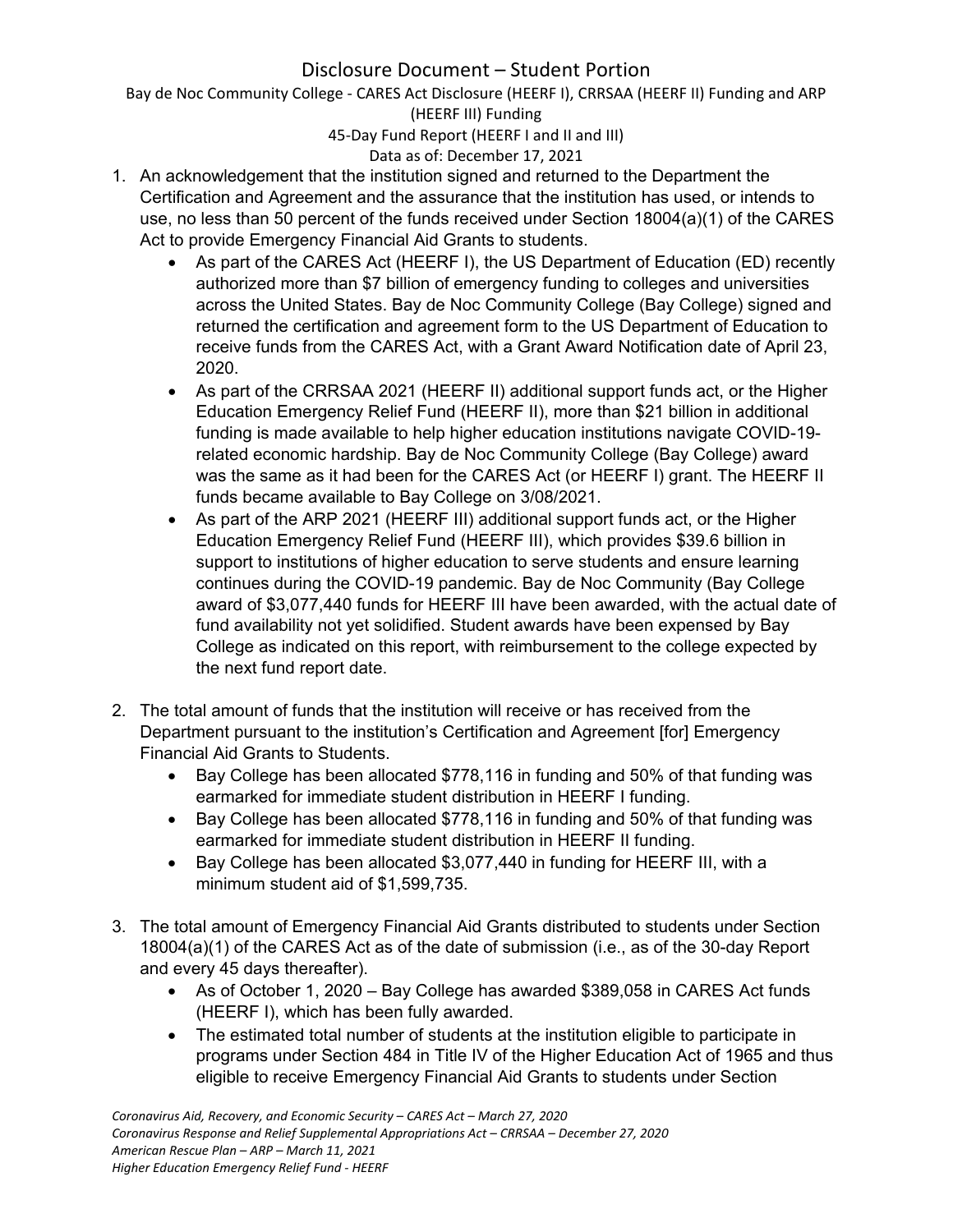Bay de Noc Community College - CARES Act Disclosure (HEERF I), CRRSAA (HEERF II) Funding and ARP (HEERF III) Funding

45-Day Fund Report (HEERF I and II and III)

#### Data as of: December 17, 2021

18004(a)(1) of the CARES Act. During our assessment of student eligibility, we determined that 838 currently enrolled Bay College students met the criteria set by ED. The following metrics were used to determine student eligibility: currently enrolled students that meet Title IV aid eligibility.

- As of November 4, 2021 Bay College has awarded \$389,058 in CRRSAA Act funds (HEERF II).
- As of December 17, 2021 Bay College has awarded \$1,233,499 in ARP Act funds (HEERF III).
- 4. The total number of students who have received an Emergency Financial Aid Grant to students under Section 18004(a)(1) of the CARES Act.
	- As of the final reporting date, October 1, 2020, 488 students have been awarded funds through the CARES Act funding (HEERF I).
	- As of this reporting date, September 24, 2021, 721 students have been awarded funds through the CRRSAA Act funding (HEERF II).
	- As of this reporting date, September 24, 2021, 1,401 students have been awarded funds through the ARP Act funding (HEERF III).
- 5. Different methodology was used for the distribution of monies provided through the various grant cycles:
	- CARES Act (HEERF I):
		- i. The method(s) used by the institution to determine which students receive Emergency Financial Aid Grants and how much they would receive under Section 18004(a)(1) of the CARES (HEERF I) Act.
		- ii. Bay College set a limit of \$1,000 for CARES award per student.
		- iii. Students submit application indicating their expenses for technology, internet access, course materials, living expenses, childcare, housing, and other expense, along with being asked to explain how their family support may have been reduced and any financial impact to the student's Bay College enrollment.
		- iv. College financial aid office reviews applications continuously and verifies eligibility. Once determined eligible, awards are determined based on application submissions with total award determined based on expenses submitted up to the limit of \$1,000.
	- CRRSAA (HEERF II):
		- i. Students who are Federal Pell Grant eligible in the winter 2021 semester were prioritized by automatically awarding a HEERF II/CRRSAA grant. Students with a zero EFC were awarded \$550 and all other Federal Pell Grant eligible students were awarded \$500.
		- ii. After these initial awards were given, an application was opened to all other enrolled students with a FAFSA form on file.
		- iii. Students can only receive one award within the winter semester.
	- ARP (HEERF III):
		- i. For the Summer 2021 semester, HEERF III awards were based off a block grant.
			- 1. Students with a zero EFC received \$350
			- 2. Students with a Pell Eligible EFC (1-5711) received \$300
			- 3. Students with and EFC above Pell eligibility received \$250

*Coronavirus Aid, Recovery, and Economic Security – CARES Act – March 27, 2020 Coronavirus Response and Relief Supplemental Appropriations Act – CRRSAA – December 27, 2020 American Rescue Plan – ARP – March 11, 2021 Higher Education Emergency Relief Fund - HEERF*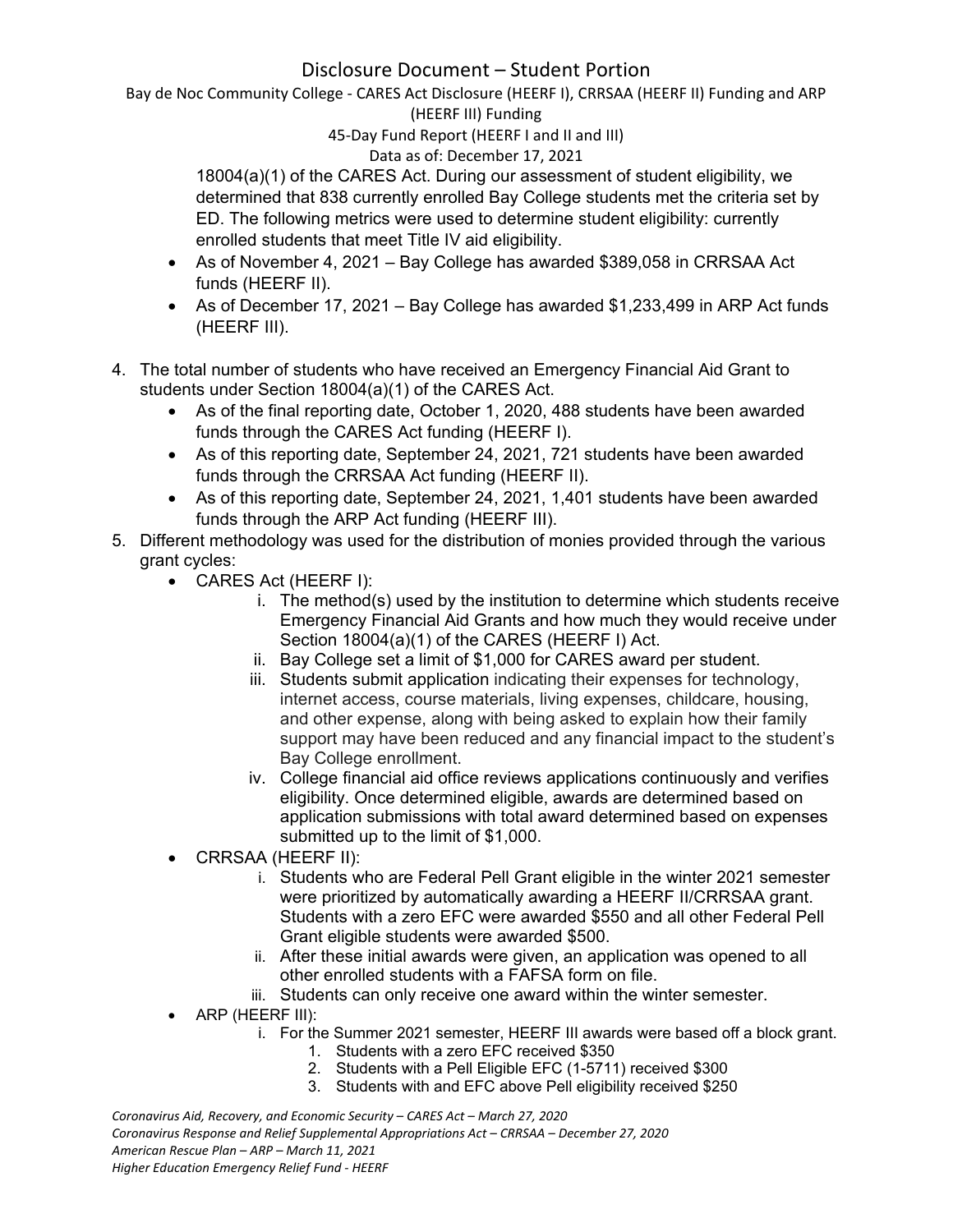Bay de Noc Community College - CARES Act Disclosure (HEERF I), CRRSAA (HEERF II) Funding and ARP

(HEERF III) Funding

45-Day Fund Report (HEERF I and II and III)

Data as of: December 17, 2021

- ii. For the fall 2021 semester, an application approach has been implemented to award student funds, with three award amounts determined by student data, with awards in the amount of \$510, \$610 and \$710 based as determined by the financial aid rules implemented for awarding of these funds.
- iii. For the winter 2021 semester, an application approach has been implemented to award student funds, with three award amounts determined by student data, with awards in the amount of \$650, \$750 and \$850 based as determined by the financial aid rules implemented for awarding of these funds.
- 6. Any instructions, directions, or guidance provided by the institution to students concerning the Emergency Financial Aid Grants.
	- Institution provided press release for all students and community that was published on the website and in the local media.

*Bay College to Receive Funds from CARES Act*

*Bay College has been awarded, through the Congress approved CARES (Coronavirus Aid, Relief and Economic Security) Act, \$778,116 in relief funds to assist with costs linked to the significant impact due to the Coronavirus Pandemic.*

*One half of that amount (\$389,058) will provide emergency financial aid grants directly to Bay College students for authorized expenses related to the disruption of campus operations due to coronavirus. Students must meet qualification guidelines including have filed a Free Application for Federal Student Aid (FAFSA) and have eligibility for federal student aid.*

*Qualified current students who have been adversely impacted due to the COVID-19 pandemic can apply for emergency financial aid grants with the college. Such expenses could include food, housing, course materials, technology, health care, and child care. Students who qualify will be receiving a Bay College email communication about applying for these grant funds, and monies will be distributed on a first come, first serve basis. "Our mission is to help as many students as possible continue their studies with confidence and tools for success." quoted Travis Blume, VP of Student Services.*

*Students can complete the CARES Emergency Grant Form at [https://mybay.baycollege.edu/ICS/Current\\_Students/](https://mybay.baycollege.edu/ICS/Current_Students/) and can contact the Financial Aid office by phone at 906-217-4020 or Email [financialaid@baycollege.edu](mailto:financialaid@baycollege.edu) with any additional questions.*

*The remaining half of the relief funds are designated for institutional reimbursement of costs associated with significant changes to the delivery of instruction, which include transitioning from face-to-face classes to all online classes, due to the coronavirus. The funds will become available to Bay College on a reimbursement of costs basis and the expenses must be incurred before Bay College can receive the funds and disbursed within one year.*

*Bay College has been a leader in online education and is committed to moving forward serving students online summer semesters and presumably on campus and online in the Fall. Online Summer 1 classes begin May 18, Summer 2 starts June 29, and Fall 2020*